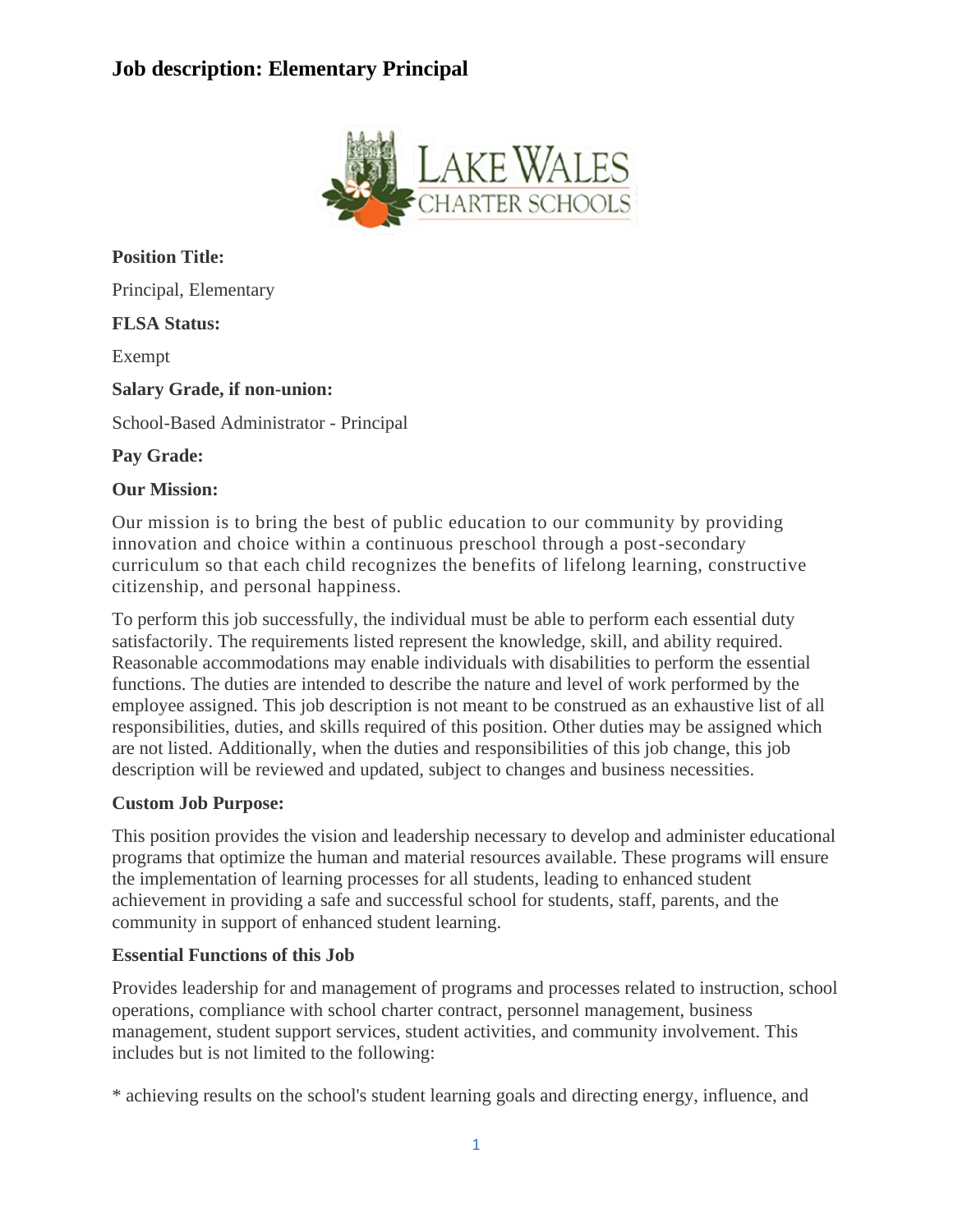resources toward data analysis for instructional improvement, development, and implementation of quality standards-based curricula;

\* demonstrating that student learning is their top priority through practical leadership actions that build and support a learning organization focused on student success;

\* working collaboratively to develop and implement an instructional framework that aligns curriculum with state standards, effective instructional practices, student learning needs, and assessments;

\* recruiting, retaining, and developing an effective and diverse faculty and staff; focusing on evidence, research, and classroom realities faced by teachers;

\* linking professional practice with student achievement to demonstrate the cause and effect relationship;

\* facilitating effective professional development;

\* monitoring implementation of critical initiatives;

\* securing and providing timely feedback to teachers so that feedback can be used to increase teacher professional practice; knowledge of Lake Wales Charter Schools' due processes;

\* providing structure for and monitoring of a school learning environment that improves learning for all of the school's diverse student population;

\* employing and monitoring a decision-making process that is based on vision, mission, and improvement priorities using facts and data;

\* managing the decision-making process, but not all decisions, using the technique to empower others and distribute leadership when appropriate;

\* establishing personal deadlines for self and the entire school;

\* using a transparent process for making decisions and articulating who makes which decisions;

\* actively cultivating, supporting, and developing other leaders within the school, modeling trust, competency, and integrity in ways that positively impact and inspire growth in other potential leaders;

\* managing the organization, operations, and facilities in ways that maximize the use of resources to promote a safe, efficient, legal, and effective learning environment;

\* effectively managing and delegating tasks and consistently demonstrating fiscal efficiency to include the operational budget;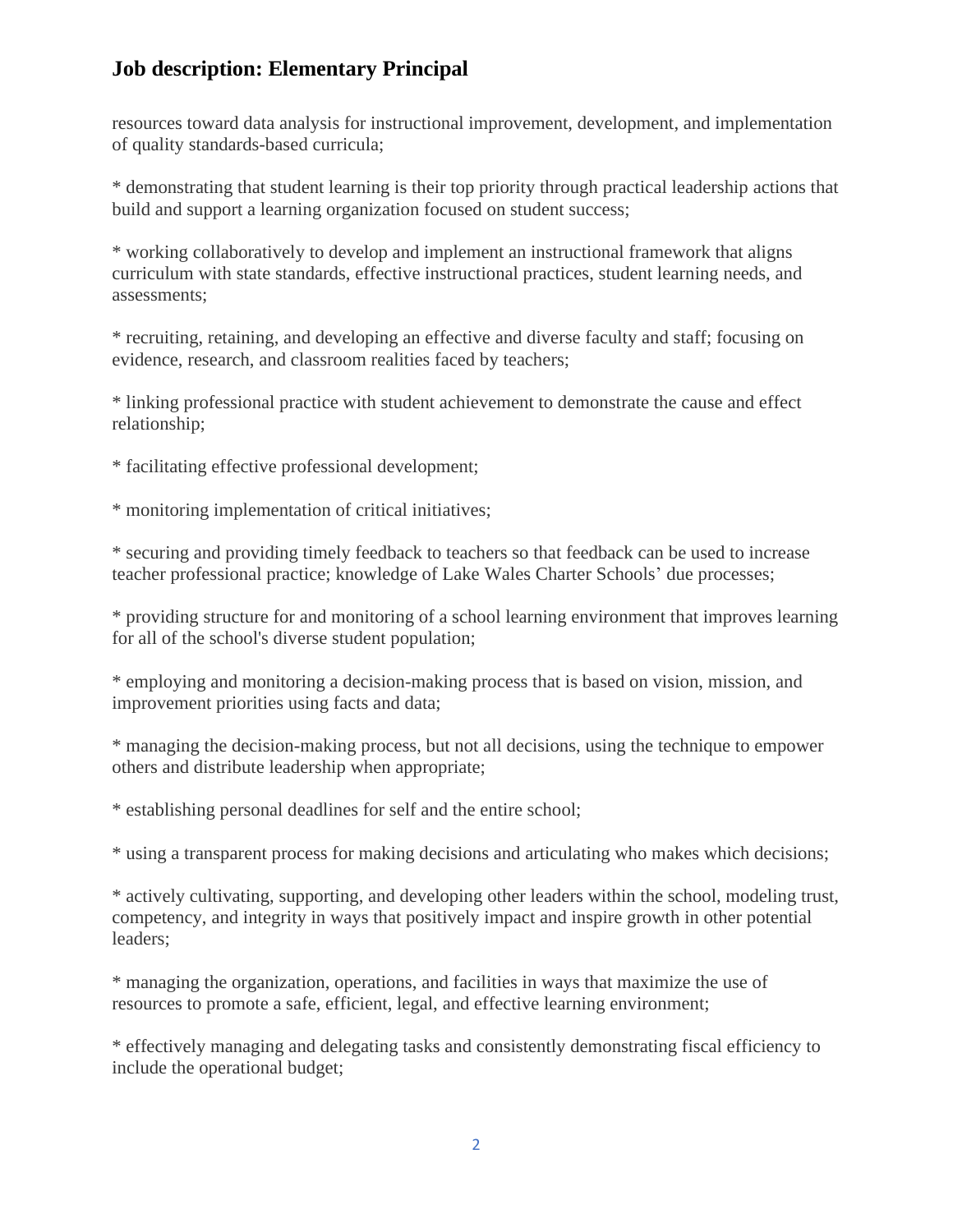\* understanding the benefits of going deeper with fewer initiatives as opposed to superficial coverage of everything;

\* using appropriate oral, written, and electronic communication and collaboration skills to accomplish school and system goals by practicing two-way communications, seeking to listen and learn from, and building and maintaining relationships with students, faculty, parents, and community;

\* managing a process of regular communications to staff and community, keeping all stakeholders engaged in the work of the school;

\* recognizing individuals for good work;

\* maintaining high visibility at school and in the community;

\* demonstrating personal and professional behaviors consistent with quality practices in education and as a community leader by staying informed on current research in education and showing their understanding of the research;

\* engaging in professional development opportunities that improve personal, professional practice and align with the needs of the school system;

\* generating a professional development focus in their school linked to the system-wide strategic objectives.

## **Non-Essential Functions of this Job**

Performs other duties as assigned.

## **Knowledge, Skills, and Abilities:**

Demonstrated behaviors related to each of the essential performance criteria for the position of a Florida School Leader as follows: Student Learning Results, Student Learning as a Priority, Instructional Plan Implementation, Faculty Development, Learning Environment, Decision Making, Leadership Development, School Management, Communication, and Professional and Ethical Behaviors. Bilingual/biliterate preferred.

## **Education, Experience, and Certification/License Requirements**

Master's Degree from an accredited educational institution. Certification as a School Principal Preferred (or Certification in Educational Leadership, Administration, or Administration/Supervision) according to Rule 6A-4.0083 (Administrative Class), 6A-5.080 (Florida Principal Leadership Standards), and Rule 6A-10,081(Florida Administrative Code). A Principal can be appointed to the position of interim Principal by the Superintendent of Lake Wales Charter Schools. Minimum five (5) years of teaching experience with an effective evaluation. Minimum three years of experience as an assistant principal or equivalent nonschool-based administrative position with five years preferred.

Bilingual/biliterate preferred.